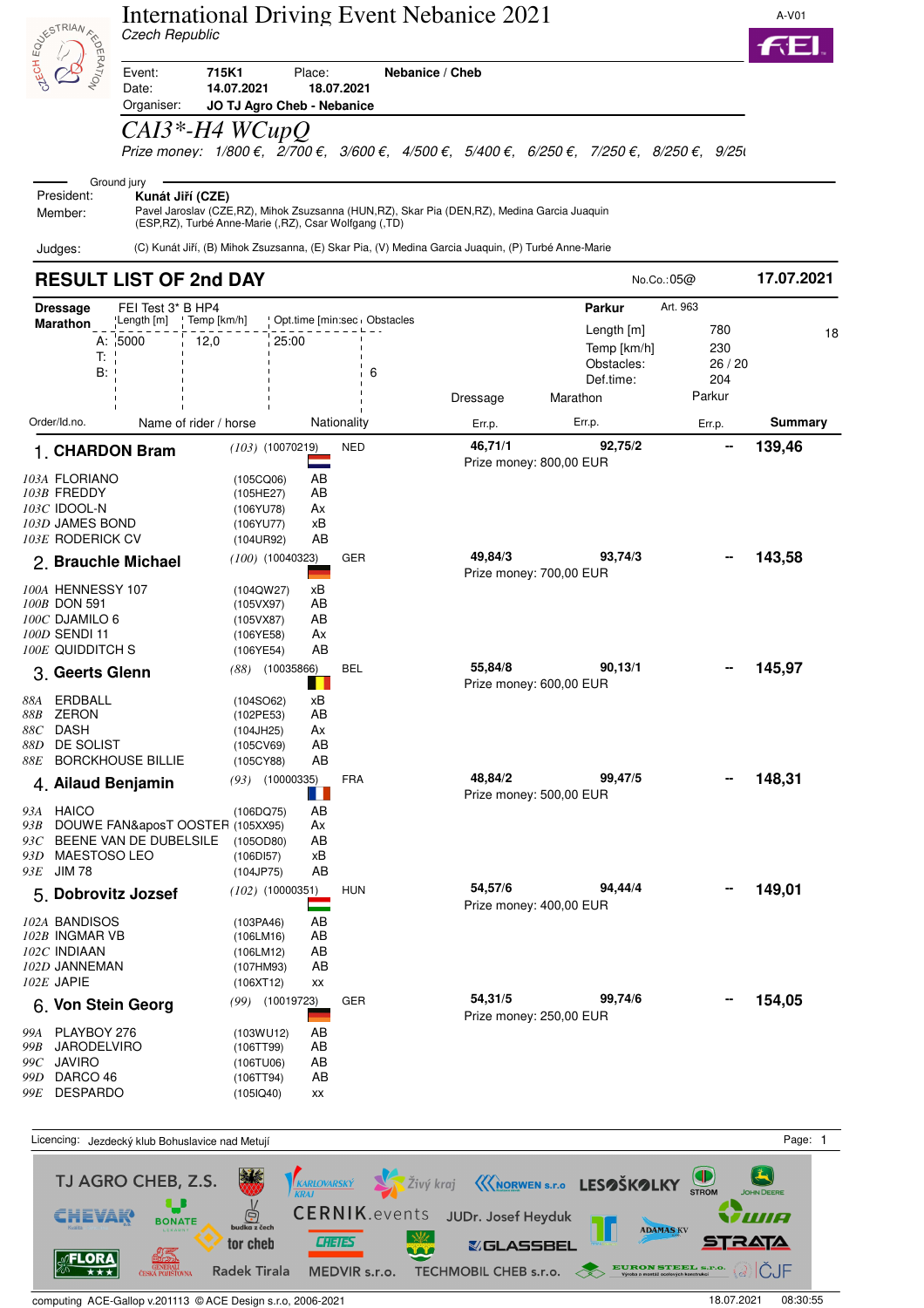|                                                                                      |                                                                                                                                                                           | <b>International Driving Event Nebanice 2021</b><br>Czech Republic                                         |                                                             |                                                                                                                                                                                       |                                                                    |                                        |            |  |
|--------------------------------------------------------------------------------------|---------------------------------------------------------------------------------------------------------------------------------------------------------------------------|------------------------------------------------------------------------------------------------------------|-------------------------------------------------------------|---------------------------------------------------------------------------------------------------------------------------------------------------------------------------------------|--------------------------------------------------------------------|----------------------------------------|------------|--|
| <b>BUSICAL ASSESSIBLE</b>                                                            | Event:<br>Date:                                                                                                                                                           | 715K1<br>Place:<br>Nebanice / Cheb<br>14.07.2021<br>18.07.2021<br>Organiser:<br>JO TJ Agro Cheb - Nebanice |                                                             |                                                                                                                                                                                       |                                                                    |                                        |            |  |
|                                                                                      | $CAI3*-H4$ WCupQ                                                                                                                                                          |                                                                                                            |                                                             | Prize money: $1/800 \epsilon$ , $2/700 \epsilon$ , $3/600 \epsilon$ , $4/500 \epsilon$ , $5/400 \epsilon$ , $6/250 \epsilon$ , $7/250 \epsilon$ , $8/250 \epsilon$ , $9/250 \epsilon$ |                                                                    |                                        |            |  |
| President:<br>Member:                                                                | Ground jury<br>Kunát Jiří (CZE)                                                                                                                                           |                                                                                                            | (ESP, RZ), Turbé Anne-Marie (, RZ), Csar Wolfgang (, TD)    | Pavel Jaroslav (CZE,RZ), Mihok Zsuzsanna (HUN,RZ), Skar Pia (DEN,RZ), Medina Garcia Juaquin                                                                                           |                                                                    |                                        |            |  |
| Judges:                                                                              | <b>RESULT LIST OF 2nd DAY</b>                                                                                                                                             |                                                                                                            |                                                             | (C) Kunát Jiří, (B) Mihok Zsuzsanna, (E) Skar Pia, (V) Medina Garcia Juaquin, (P) Turbé Anne-Marie                                                                                    | No.Co.: 05@                                                        |                                        | 17.07.2021 |  |
| <b>Dressage</b>                                                                      | FEI Test 3* B HP4                                                                                                                                                         |                                                                                                            |                                                             |                                                                                                                                                                                       | <b>Parkur</b><br>Art. 963                                          |                                        |            |  |
| Marathon                                                                             | ˈLength [m]<br>Temp [km/h]<br>A: 5000<br>12,0<br>T:<br>B:                                                                                                                 | 25:00                                                                                                      | Opt.time [min:sec   Obstacles<br>6                          | Dressage                                                                                                                                                                              | Length $[m]$<br>Temp [km/h]<br>Obstacles:<br>Def.time:<br>Marathon | 780<br>230<br>26 / 20<br>204<br>Parkur | 18         |  |
| Order/Id.no.                                                                         | Name of rider / horse                                                                                                                                                     |                                                                                                            | Nationality                                                 | Err.p.                                                                                                                                                                                | Err.p.                                                             | Err.p.                                 | Summary    |  |
|                                                                                      | 7. Nesvačil Jiří jun.                                                                                                                                                     | (10005995)<br>(91)                                                                                         | <b>CZE</b>                                                  | 55,04/7<br>Prize money: 250,00 EUR                                                                                                                                                    | 106,55/8                                                           |                                        | 161,59     |  |
| $XI-5$<br>94A CADANS K                                                               | 91A SACRAMOSO AVERSA<br>91B GSS REPRESA XXXIV-21<br>$\emph{91C}$ GENERALISSIMUS RUANA III<br>91D RUDOLFO ECRASITA II-34<br>91E FAVORY RISA XXI - 53<br>8. COUDRY Thibault | (105ED28)<br>(105ED21)<br>(106KY03)<br>(105NF52)<br>(105XZ18)<br>$(94)$ (10010520)<br>(103QD23)            | ABC<br>xBC<br>ABC<br>ABC<br>Axx<br><b>FRA</b><br>H.<br>AB   | 60,90/12<br>Prize money: 250,00 EUR                                                                                                                                                   | 105,36/7                                                           |                                        | 166,26     |  |
| <i>94B</i> HANDRO<br>BACCARDI<br>94 C<br><b>DERRICK D</b><br>94D -<br>DUBAI<br>94E - |                                                                                                                                                                           | (105YN80)<br>(103PD95)<br>(104UP83)<br>(104UP82)                                                           | AB<br>AB<br>AB<br>XX                                        | 57,84/10                                                                                                                                                                              | 108,59/9                                                           |                                        | 166,43     |  |
| 104B LEON<br>$104C$ ESTEBAN<br>104E VALERIO                                          | 9. Voutaz Jérome<br>104A FLOWER DE GESSENAY<br>104D LUNE DE LA VIELLE FONTAIN (105DF52)                                                                                   | $(104)$ (10100217)<br>(106SE90)<br>(105DE31)<br>(1061Y30)<br>(107FI94)                                     | SUI<br>$\left  \cdot \right $<br>AВ<br>AB<br>XX<br>AB<br>AB | Prize money: 250,00 EUR                                                                                                                                                               |                                                                    |                                        |            |  |
| <b>Markus</b>                                                                        | <b>10. STOTTMEISTER</b>                                                                                                                                                   | $(97)$ $(10156326)$                                                                                        | GER                                                         | 57,77/9<br>Prize money: 250,00 EUR                                                                                                                                                    | 115,92/12                                                          |                                        | 173,69     |  |
| 97A BRAVOUR S<br><i>97B</i> FRED<br>97C CELINE<br>97D CASH<br>97E CASSIE             |                                                                                                                                                                           | (107GT42)<br>(106TU12)<br>(105TK46)<br>(105TK33)<br>(105TK54)                                              | Аx<br>AB<br>AB<br>AB<br>хB                                  |                                                                                                                                                                                       |                                                                    |                                        |            |  |
|                                                                                      | 11. STOKMANS Tom                                                                                                                                                          | $(89)$ $(10228299)$                                                                                        | <b>BEL</b>                                                  | 65,03/13<br>Prize money: 250,00 EUR                                                                                                                                                   | 113,99/11                                                          |                                        | 179,02     |  |
| 89C BOUKE<br>89D YK TIEME                                                            | 89A TOPSPEED SANNE<br>89B TOPSPEED BAUKE<br>89E YARO V.D ZATHE V. DIEPENS (107HG35)                                                                                       | (103HF84)<br>(103HF90)<br>(105BG72)<br>(107CX61)                                                           | хBС<br>ABC<br>ABC<br>ABC<br>Axx                             |                                                                                                                                                                                       |                                                                    |                                        |            |  |
|                                                                                      | 12. Nesvačil Jiří sen.                                                                                                                                                    | $(90)$ $(10005994)$                                                                                        | CZE<br>⋗                                                    | 76,02/15                                                                                                                                                                              | 113,24/10                                                          |                                        | 189,26     |  |
| 90A ARNIE<br><i>90B</i> CASCAL 1<br>90C CODY 6                                       |                                                                                                                                                                           | (103NP83)<br>(106TN24)<br>(106IM08)                                                                        | AB<br>Аx<br>AB                                              |                                                                                                                                                                                       |                                                                    |                                        |            |  |

Licencing: Jezdecký klub Bohuslavice nad Metují **Page: 2** Page: 2  $\sqrt{\frac{K_{KRRLOVARSKY}}{KRAU}}$   $\frac{1}{2}$ Živý kraj  $\frac{1}{2}$ Knorwen s.r.o **LESOŠKOLKY**  $\left( \frac{1}{\sqrt{2}}\right)$ TJ AGRO CHEB, Z.S. 美食 **JOHN DEERE U** CERNIK.events JUDr. Josef Heyduk  $\frac{1}{2}$ CHEVAK **TINA BONATE** ADAMAS KV ka z čech  $\mathbb{W}$ **STRATA CHEIES** tor cheb **&GLASSBEL**  $\begin{picture}(120,140)(-0.00,0.00) \put(0,0){\line(1,0){15}} \put(15,0){\line(1,0){15}} \put(15,0){\line(1,0){15}} \put(15,0){\line(1,0){15}} \put(15,0){\line(1,0){15}} \put(15,0){\line(1,0){15}} \put(15,0){\line(1,0){15}} \put(15,0){\line(1,0){15}} \put(15,0){\line(1,0){15}} \put(15,0){\line(1,0){15}} \put(15,0){\line(1,0){15$ **MAG ELORA** Radek Tirala MEDVIR s.r.o. TECHMOBIL CHEB s.r.o. <del>8 EURON STEEL S.r.o.</del> 8 CHE

computing ACE-Gallop v.201113 © ACE Design s.r.o, 2006-2021 18.07.2021 18.07.2021 18.07.2021 08:30:55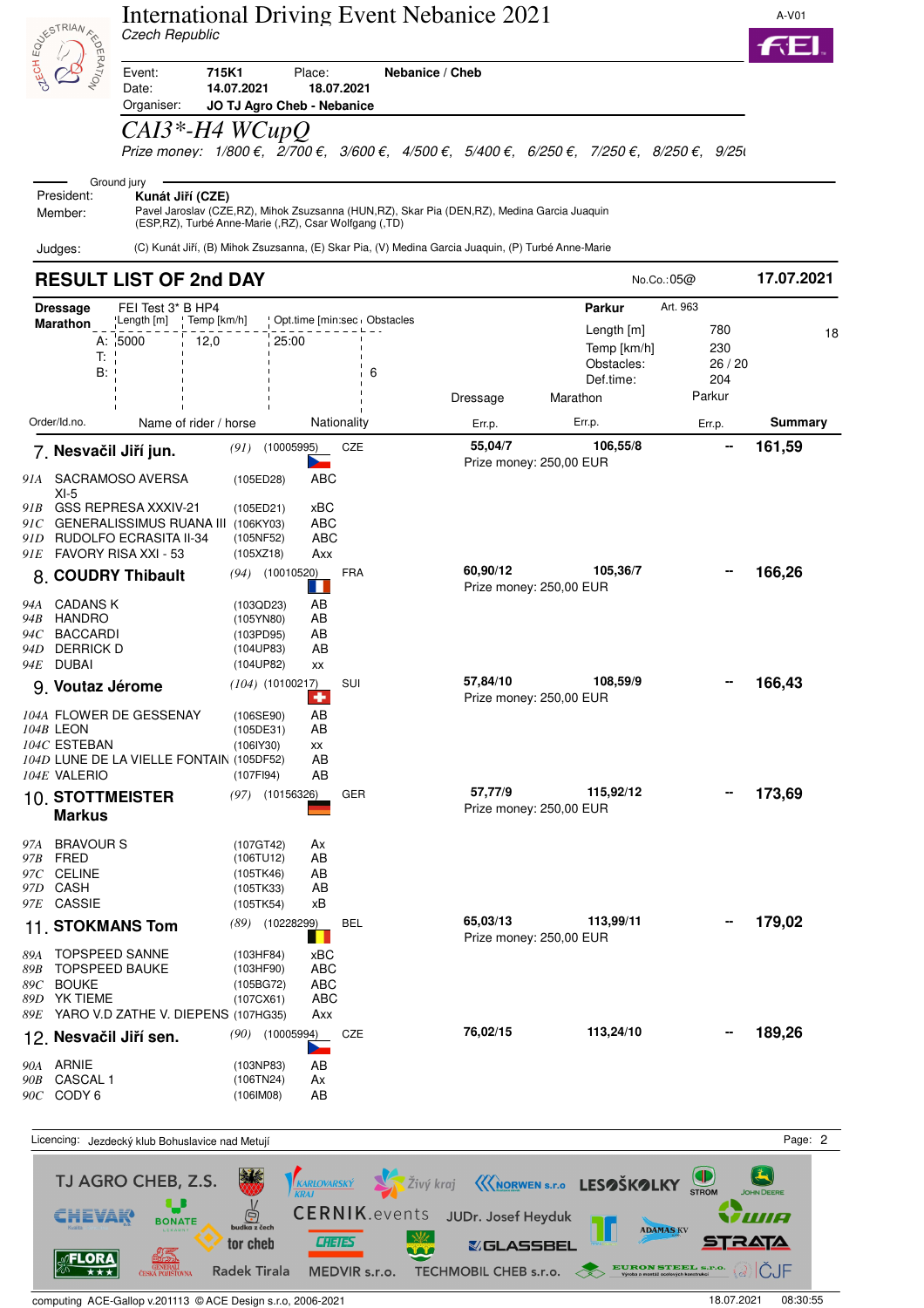

### International Driving Event Nebanice 2021 Czech Republic



Event: **715K1** Place: **Nebanice / Cheb** Date: **14.07.2021 18.07.2021** Organiser: **JO TJ Agro Cheb - Nebanice**

## *CAI3\*-H4 WCupQ*

Prize money:  $1/800 \epsilon$ ,  $\overline{2}/700 \epsilon$ ,  $3/600 \epsilon$ ,  $4/500 \epsilon$ ,  $5/400 \epsilon$ ,  $6/250 \epsilon$ ,  $7/250 \epsilon$ ,  $8/250 \epsilon$ ,  $9/250 \epsilon$ 

#### Ground jury President: **Kunát Jiří (CZE)**

Pavel Jaroslav (CZE,RZ), Mihok Zsuzsanna (HUN,RZ), Skar Pia (DEN,RZ), Medina Garcia Juaquin (ESP,RZ), Turbé Anne-Marie (,RZ), Csar Wolfgang (,TD) Member:

Judges: (C) Kunát Jiří, (B) Mihok Zsuzsanna, (E) Skar Pia, (V) Medina Garcia Juaquin, (P) Turbé Anne-Marie

### **RESULT LIST OF 2nd DAY 17.07.2021 Dressage** FEI Test 3\* B HP4 **Parkur** Art. 963<br>**Marathon**  $\begin{bmatrix}$  Length [m]  $\end{bmatrix}$  **Parkur** Parkur Parkur Art. 963 **Marathon** Length [m] Temp [km/h] Opt.time [min:sec Obstacles Length [m] 780 18<br>
A:  $\frac{1}{15000}$  12,0 25:00 125:00 Temp [km/h] 230<br>
T:  $\frac{1}{15000}$  12,0 25:00 1<br>
B:  $\frac{1}{15000}$  18<br>
B:  $\frac{1}{15000}$  18 Dressage Marathon Parkur Order/Id.no. Name of rider / horse Nationality Err.p. Err.p. Err.p. **Summary** *90D* GULDEN ZH (106CL90) xB *90E* JASMÍN 12 (105EB58) AB  **58,70/11 135,66/14 -- 194,36** 13. **Nesvačil Radek** *(92)* (10006003) CZE *92A* DANTANO (106CD74) Ax  $(104$ RW81) *92C* MAXIMUS 123 (106XT24) AB **IMAGINE** *92E* GENERALE ALBUZA VII - 13 (106AK53) xB  **76,75/16 123,43/13 -- 200,18** 14. **Mourier Sebastien** *(96)* (10087834) FRA *96A* OMENAGE (103ZV24) ABC *96B* CICERO (103RU91) ABC *96C* DAMA (105FZ48) xBC *96D* FANTASTIC (105GZ32) AxC *96E* HARLEKIJN (106DE12) ABx **Binder Wolfgang** *(85)* (10012088) AUT **0,00/18 0,00/0 -- NS** nestartoval *85A* FERRERO 2 (104EP84) ABC 85B REINZAUBER (104EP28) *85C* FEINER TANZ (104IN87) AxC 85D GENTELINI *85E* GUTENBERG (105OL02) xBx **HARM Mareike** *(101)* (10017210) GER **53,57/4 NS -- NS** nestartoval *101A* LUXUS BOY (104FA27) ABC  $101B$  QUEBEC SAUTREUIL  $\overrightarrow{0}$ *101C* RACCIANO (104FA36) ABC<br> *101D* G (106LA75) AxC *101D* G (106LA75) *101E* ZALANDO (106SW36) ABx **RUSCHITZKA Andreas** *(86)* (10007005) AUT **68,36/14 NS -- NS** nestartoval *86A* RUDOLFO PASTORELLA V (106VV03) xBC 3 *86B* GENERALISSIMUS COLYRIA (104AA19) AxC *86C* CONCORDIA 7 (103ZZ97) ABC 86D GENERALE EXTRACTA XLIX 1 (103DK50) ABC *86E* SOLO RYGATA XXI 17 (105WE35) ABx **SCHLÖGELHOFER 76,95/17 NS -- NS** *(87)* (10012694) **Christian** nestartoval *87A* CIPO (106BF66) ABC Licencing: Jezdecký klub Bohuslavice nad Metují **Page: 3** and the state of the state of the state of the state of the state of the state of the state of the state of the state of the state of the state of the state of the TJ AGRO CHEB, Z.S. Živý kraj KARLOVARSKÝ **KIORWEN S.r.o** LESOŠKOLKY STROM **CERNIK.events** Ġ HEVAK JUDr. Josef Heyduk 70 **BONATE ADAMAS KV CHEIES** tor cheb **&GLASSBEL**

computing ACE-Gallop v.201113 © ACE Design s.r.o, 2006-2021 18.07.2021 08:30:55

GENERALI<br>ČESKÁ POJIŠŤOVNA

**Radek Tirala** 

MEDVIR s.r.o.

TECHMOBIL CHEB s.r.o.

**FLORA** 

 $\overline{t}$ 

(ୖ ICJF

**EURON STEEL S.P**<br>Výroba a montáž ocelových konstrukcí